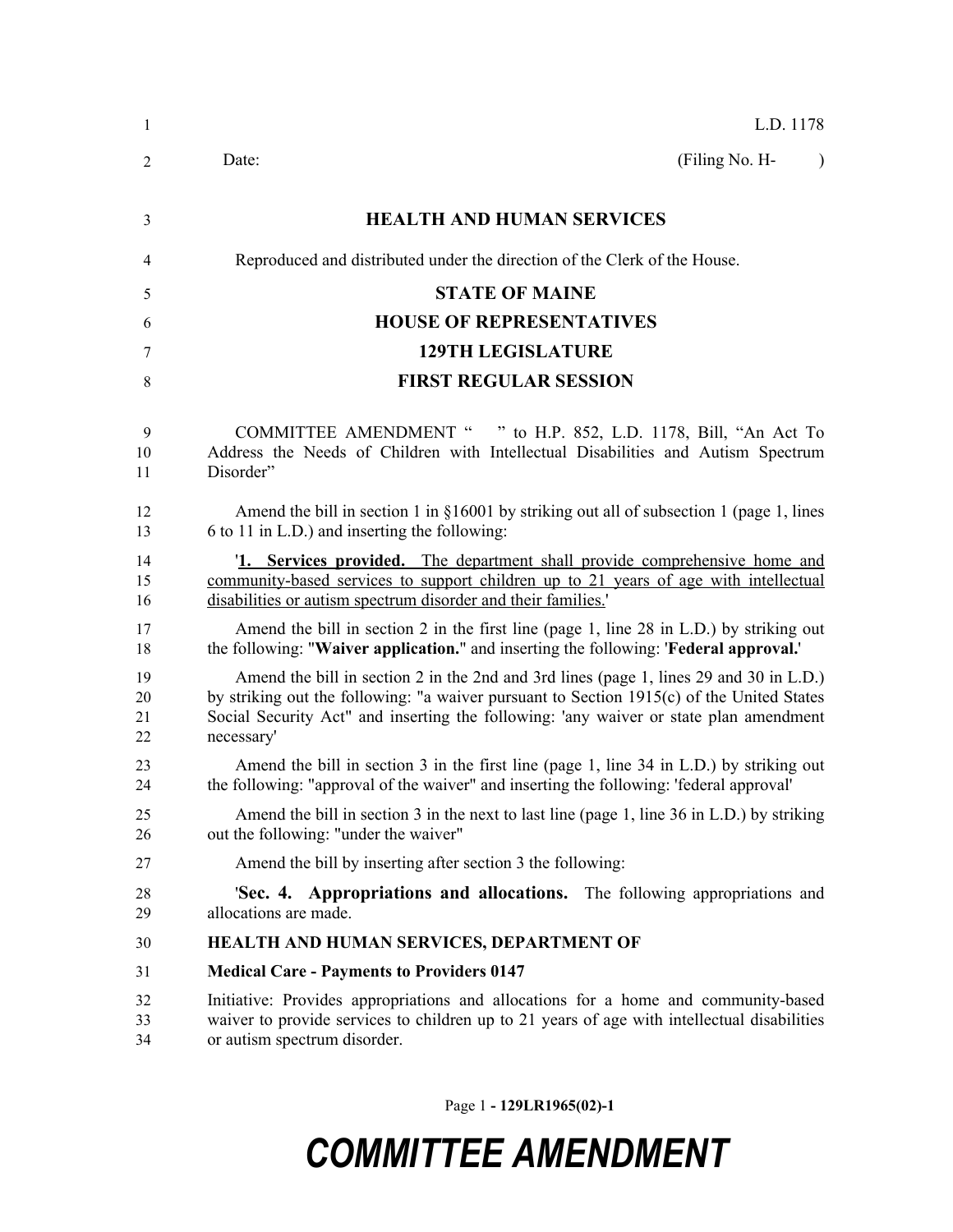COMMITTEE AMENDMENT " " to H.P. 852, L.D. 1178

| 1<br>$\overline{c}$ | <b>GENERAL FUND</b><br>All Other                                                                 | 2019-20<br>\$2,294,549     | 2020-21<br>\$4,597,972     |
|---------------------|--------------------------------------------------------------------------------------------------|----------------------------|----------------------------|
| 3<br>4              | <b>GENERAL FUND TOTAL</b>                                                                        | \$2,294,549                | \$4,597,972                |
| 5                   | <b>FEDERAL EXPENDITURES FUND</b>                                                                 | 2019-20                    | 2020-21                    |
| 6                   | All Other                                                                                        | \$4,043,985                | \$8,079,095                |
| 7<br>8              | FEDERAL EXPENDITURES FUND TOTAL                                                                  | \$4,043,985                | \$8,079,095                |
| 9                   | <b>Office of MaineCare Services 0129</b>                                                         |                            |                            |
| 10<br>11            | Initiative: Provides a one-time appropriation and allocation for required technology<br>updates. |                            |                            |
| 12                  | <b>GENERAL FUND</b>                                                                              | 2019-20                    | 2020-21                    |
| 13                  | All Other                                                                                        | \$44,411                   | \$0                        |
| 14<br>15            | <b>GENERAL FUND TOTAL</b>                                                                        | \$44,411                   | \$0                        |
| 16                  | <b>FEDERAL EXPENDITURES FUND</b>                                                                 | 2019-20                    | 2020-21                    |
| 17                  | All Other                                                                                        | \$133,235                  | \$0                        |
| 18<br>19            | FEDERAL EXPENDITURES FUND TOTAL                                                                  | \$133,235                  | \$0                        |
| 20<br>21            | HEALTH AND HUMAN SERVICES,<br><b>DEPARTMENT OF</b>                                               |                            |                            |
| 22                  | <b>DEPARTMENT TOTALS</b>                                                                         | 2019-20                    | 2020-21                    |
| 23                  |                                                                                                  |                            |                            |
| 24<br>25            | <b>GENERAL FUND</b><br>FEDERAL EXPENDITURES FUND                                                 | \$2,338,960<br>\$4,177,220 | \$4,597,972<br>\$8,079,095 |
| 26                  |                                                                                                  |                            |                            |
| 27<br>28            | DEPARTMENT TOTAL - ALL FUNDS<br>,                                                                | \$6,516,180                | \$12,677,067               |

 Amend the bill in section 4 in the 2nd line (page 2, line 2 in L.D.) by striking out the following: "the waiver" and inserting the following: 'any waiver or state plan amendment'

 Amend the bill by relettering or renumbering any nonconsecutive Part letter or section number to read consecutively.

Page 2 **- 129LR1965(02)-1**

## *COMMITTEE AMENDMENT*